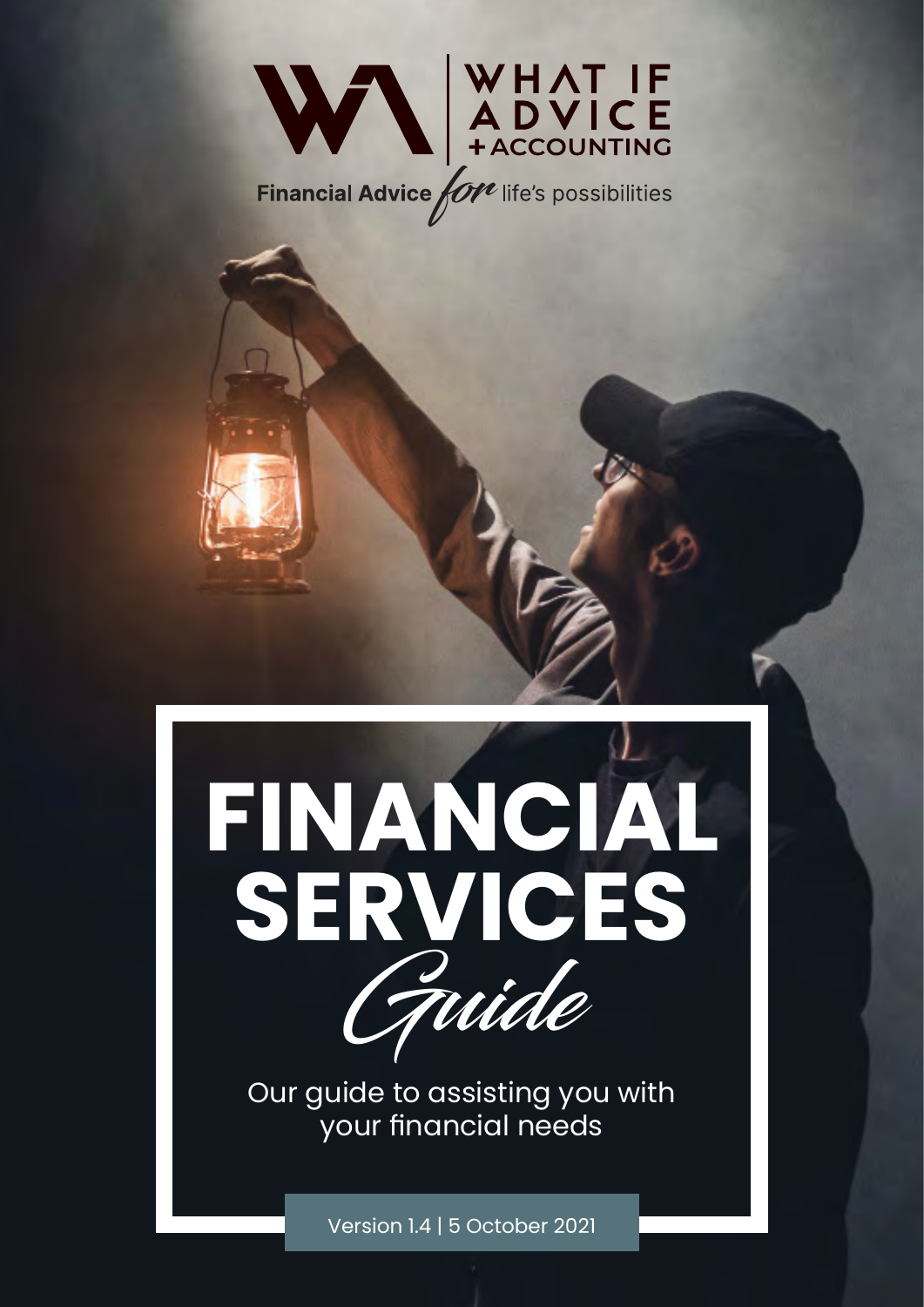# **LET US GUIDE YOU**

The purpose of this Financial Services Guide (FSG) is to help you make an informed decision about the services we offer and whether they are appropriate to meet your needs. This FSG provides you with important information on how to engage with one of our Advisers.

This FSG covers the following:

- Information about Beryllium Advisers Pty Ltd as a licensee
- Details on how you may instruct your Adviser
- Who will be responsible for providing the financial services
- Details of the financial services and/or products Beryllium Advisers Pty Ltd can provide
- The documents you may receive
- Remuneration received by your Adviser
- Other forms of remuneration or benefits
- Privacy (i.e. collection and handling of your personal information)
- The complaints procedure
- Compensation arrangements in place

Please take the time to review this document before engaging our services.

Throughout this FSG, Beryllium Advisers Pty Ltd is referred to as "we", "us", "our" or any variations. The term "Adviser" refers to Beryllium Advisers Pty Ltd's authorised representatives. What If Advice is referring to What If Advice Pty Ltd, WIAA Pty Ltd and Property Projects Holding Pty Ltd who are all authorised representatives of Beryllium Advisers Pty Ltd.

# **LACK OF INDEPENDENCE**

Under the Corporations Act, I am prevented from using the terms independent, impartial, and unbiased as both my Licensee and I receive commissions for the advice that I provide on life insurance products and may charge fees based on the amount of money invested.

*Beryllium Advisers Pty Ltd (ABN 30 646 510 769), is an Australian Financial Services Licensee (AFSL 528250). Distribution of the Financial Services Guide (version 1.4) by the providing entity has been authorised by Beryllium Advisers Pty Ltd. FSG Authorisation date: 5 October 2021*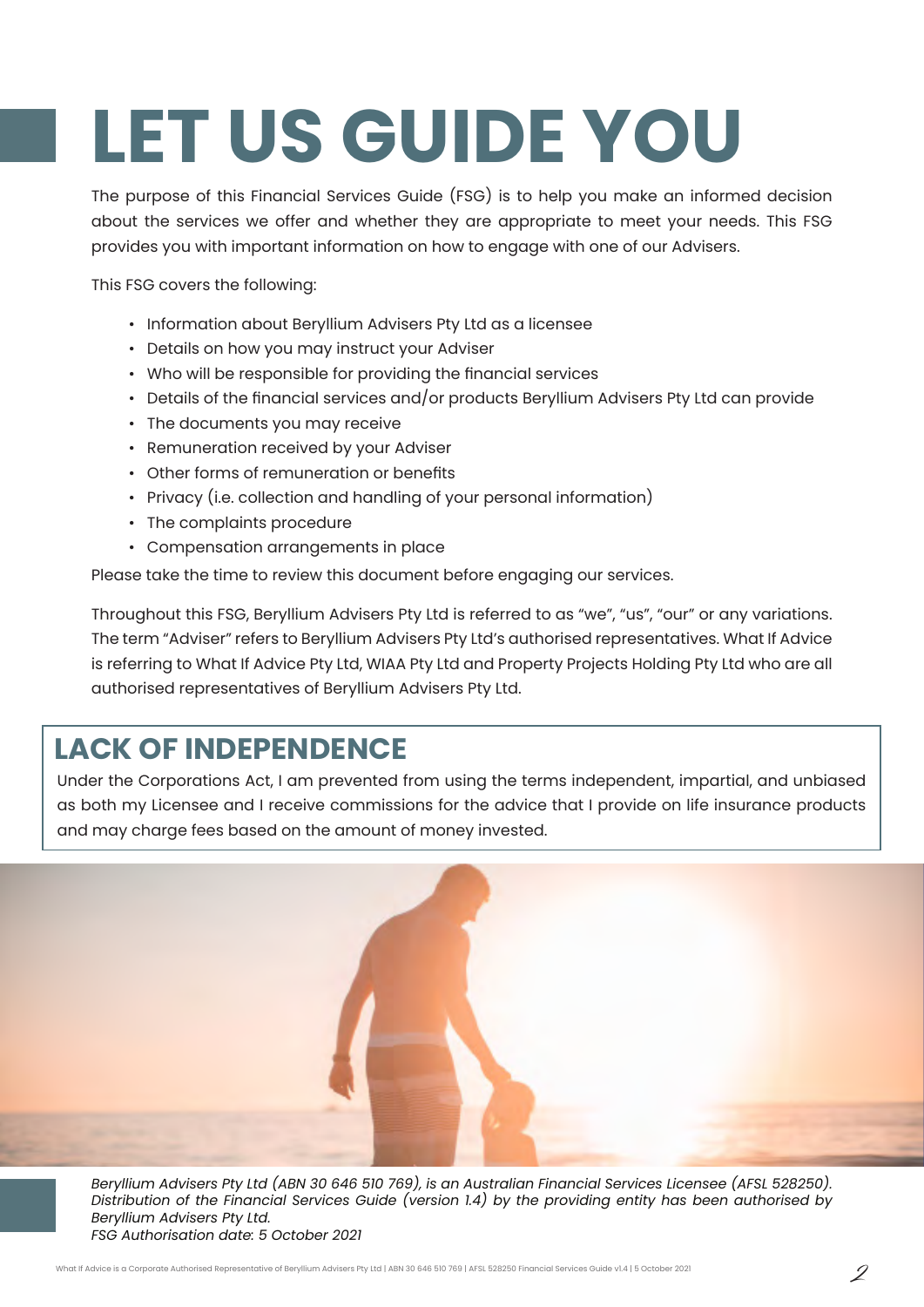# **OUR RESPONSIBILITY WHAT FINANCIAL**

Your Adviser provides financial advice and services on behalf of Beryllium Advisers Pty Ltd and accordingly we are responsible for the financial advice and services they provide.

Our Advisers are committed to providing quality financial advice and a wide choice of products and/or services to suit individual client circumstances.

Your Adviser is obliged by law to act in your best interests and provide appropriate advice, when providing financial advice to you.

As part of our commitment to you, Beryllium Advisers Pty Ltd advisers adhere to our Codes of Ethics/Conduct.

# **THE ADVISER PROFILE**

Prior to providing any personalised financial advice products and/or services our Advisers are required to provide you with a copy of this FSG along with an Adviser Profile.

The Adviser Profile contains important information about your Adviser. This includes their Authorised Representative number and/or Corporate Authorised Representative number (if applicable), accreditations, qualifications and experience, areas of advice and types of financial services they can provide, details of how they get paid and fees that you may be charged.

# **SERVICES WE CAN PROVIDE**

Beryllium Advisers Pty Ltd is licensed to provide financial product advice on the following services:

- Wealth creation strategies
- Life insurance advice
- Superannuation strategies
- Debt reduction strategies
- Cash flow management
- Retirement planning
- Aged care strategies
- Estate planning strategies
- Tax (financial) advice

We can advise in the following products:

- Basic deposit products
- Debentures, stocks and bonds
- Life insurance (personal and business)
- Managed investments
- Investor Directed Portfolio Services (IDPS)
- Retirement Savings Accounts (RSA)
- Securities
- Superannuation
- Self-managed superannuation

Beryllium Advisers Pty Ltd maintains an Approved Product List (APL). Subject to attaining required accreditation, your Adviser is able to recommend any product on the Beryllium Advisers Pty Ltd APL.

There may be instances where your Adviser will need to consider products outside of the APL. In these cases, your adviser may apply to Beryllium Advisers Pty Ltd's Research Department to obtain a one-off product approval.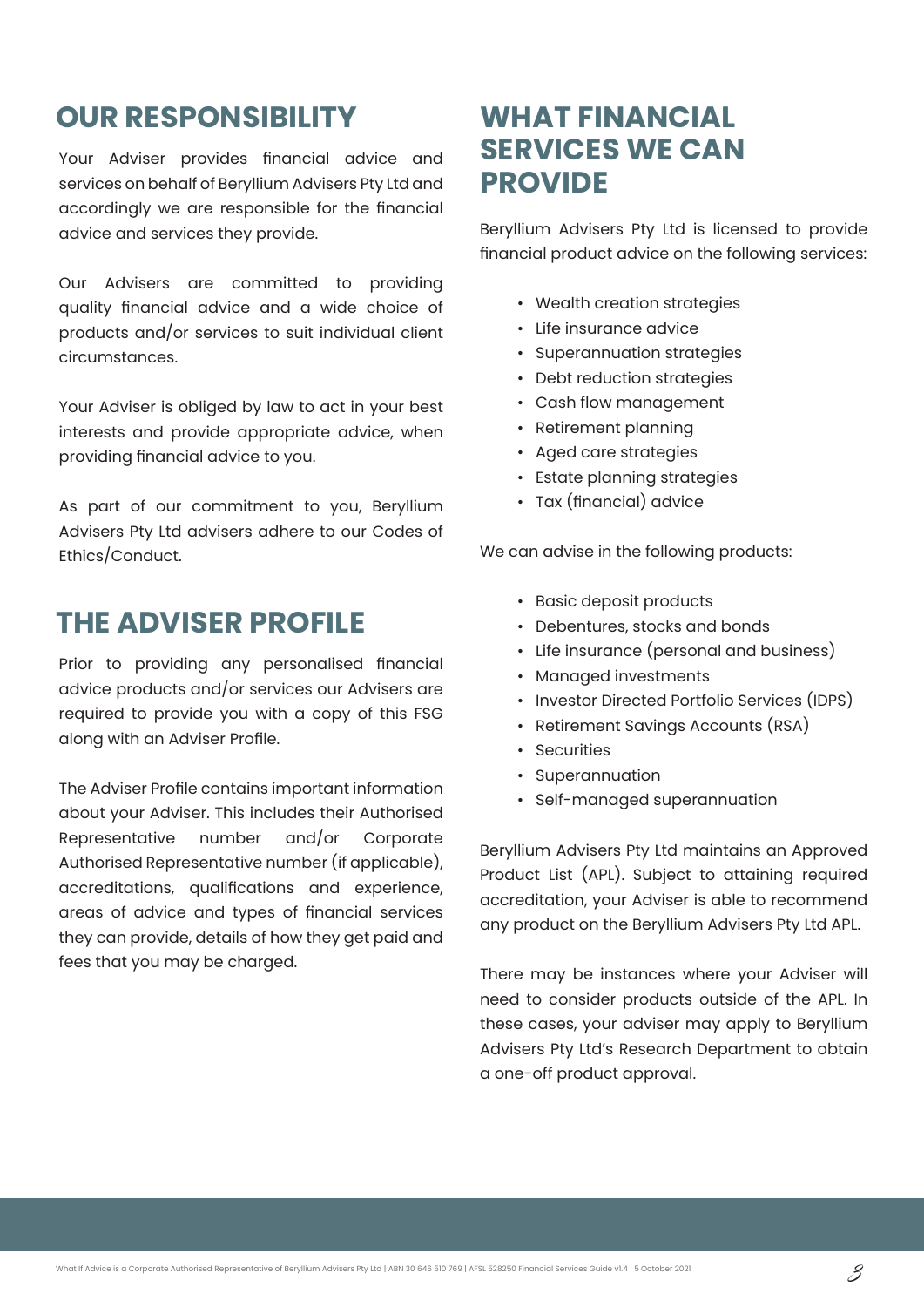# **DOCUMENTS YOU MAY RECEIVE**

If you decide to obtain personal financial advice, your Adviser will need to determine your needs, objectives and relevant financial circumstances.

At the initial advice appointment, your Adviser will typically gather the relevant information by using a client data collection form. You will be asked to provide accurate information about your personal and financial situation and keep your Adviser informed of any changes to your relevant circumstances.

Your Adviser will also need to verify your identity. When your Adviser provides personal financial advice to you, you may receive one or more of the following documents:

- Letter of Engagement
- Statement of Advice (SoA)
- Record of Advice (RoA)
- Product Disclosure Statement (PDS)
- Fee Disclosure Statement (FDS)
- Renewal Notice

These documents may be provided physically or electronically.

The SoA will set out the advice that has been tailored to your specific circumstances and provide you with details of all relevant disclosures including details of any remuneration payable.

Where you receive ongoing or further advice a RoA may be provided.

A PDS will be provided if a product recommendation is made and includes detailed information on the financial product including features, benefits, conditions, costs and cooling off rights (if applicable).

An FDS will be issued to you in instances where you enter into an Ongoing Fee Arrangement with your Adviser for a period greater than 12 months. The FDS will contain information about the services you were entitled to receive, the services you actually received and the fees you paid during the period as well as a summary of the expected fees and services for the next period. The FDS will be provided to you annually.

Should you commence an ongoing fee arrangement for the first time after 1 July 2013 (or in circumstances where the ongoing fee arrangement is significantly varied after 1 July 2013), your Adviser will also issue a Renewal Notice every year. The Renewal Notice will give you the option of renewing the ongoing fee arrangement.

You may request in writing a copy of any advice document up to seven (7) years after the advice has been given.

# **HOW TO GIVE INSTRUCTIONS**

Your Adviser may accept your instructions by phone, letter, email, "SMS/text" or fax. In some instances, your Adviser can only accept written instructions from you and they will let you know when this occurs.

# **YOUR PRIVACY**

Your Adviser is required to maintain physical or electronic records of documentation for any financial advice given to you, including information that personally identifies you and/or contains information about you.

These records are required to be retained for at least seven (7) years. If you want to access your personal information at any time, please let us know.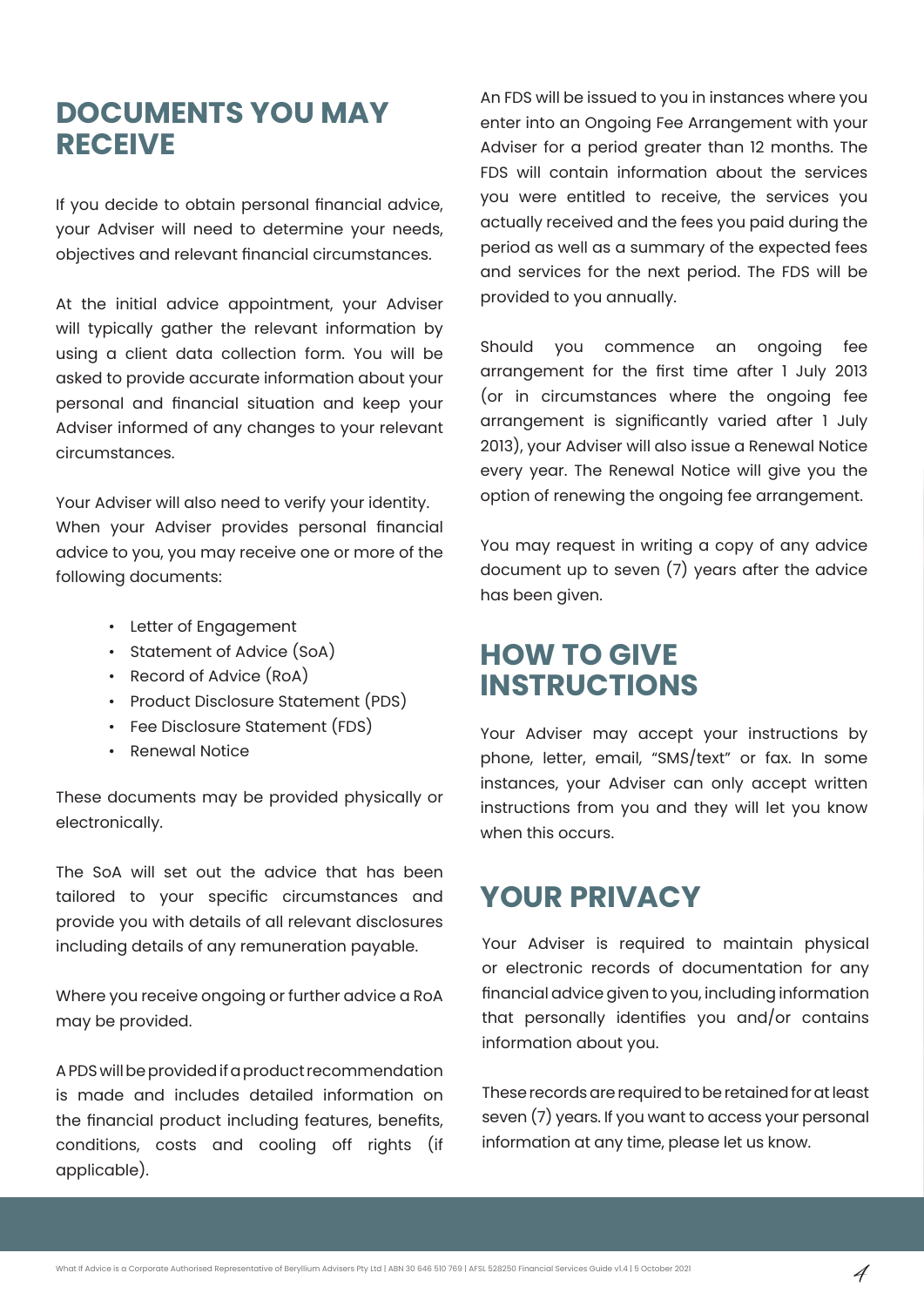You have the right to not provide personal information to your Adviser. However, in this case, your Adviser will warn you about the possible consequences and how this may impact on the quality of the advice provided. Additionally, your Adviser may also decline to provide advice if they feel they have insufficient information to proceed.

We will also collect information from you to meet our obligations under the Anti-Money Laundering and Counter-Terrorism Financing Act.

We will generally collect this information directly from you however in some cases we will seek your authority to collect if from other parties such as your accountant or your superannuation fund.

Beryllium Advisers Pty Ltd respects your privacy and is committed to protecting and maintaining the security of the personal and financial information you provide us. For detailed information on how we handle your personal information, please see our Privacy Policy.

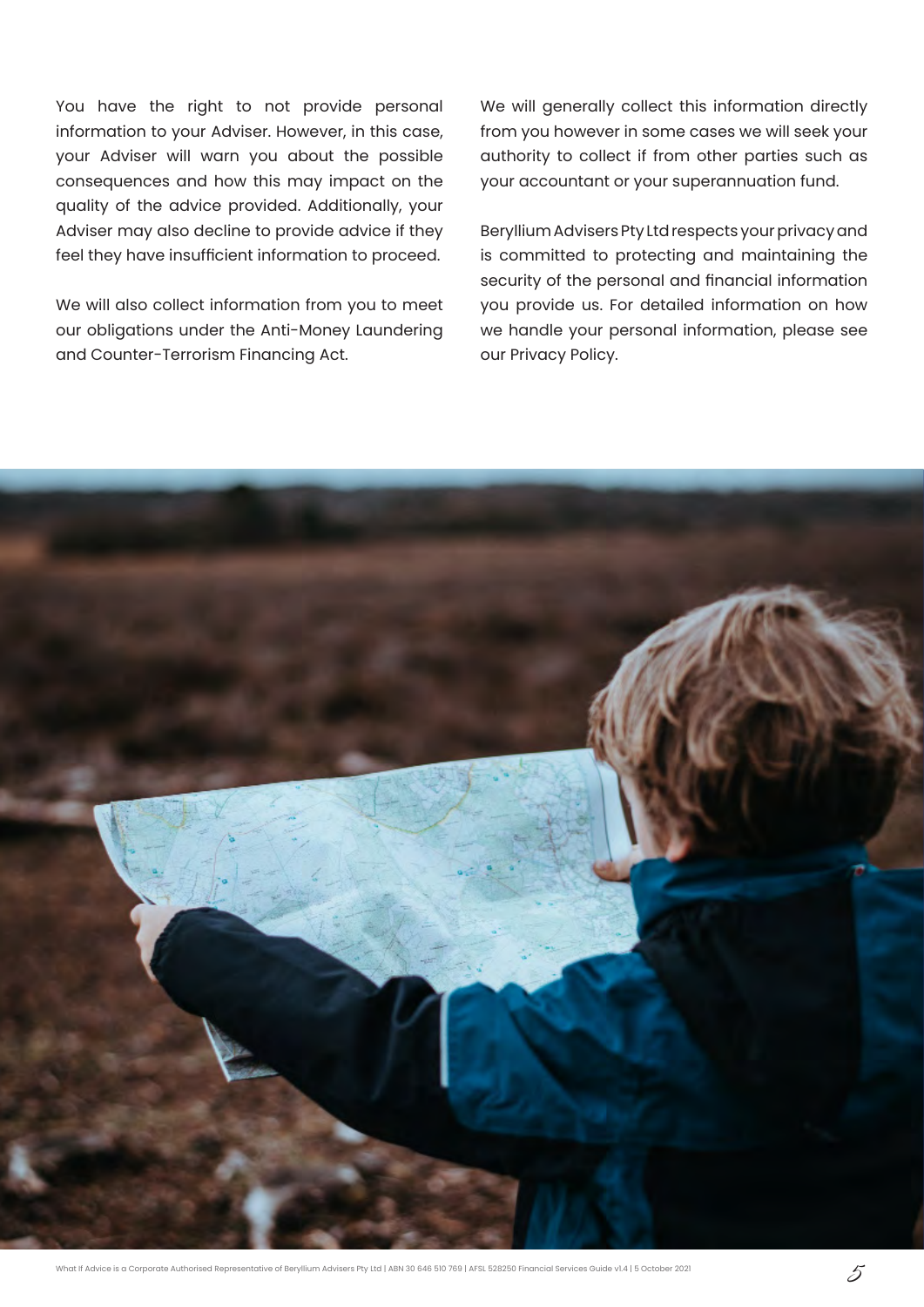# **DISCLOSURE OF INFORMATION**

Throughout the advice process, your personal information may be disclosed to other services providers. These may include:

- Financial product providers
- Financial planning software providers
- Administration and paraplanning service providers
- IT service providers

.

Beryllium Advisers Pty Ltd may engage third party service providers to assist in the provision of products or services. Some services may require disclosure of personal information to service providers outside Australia. The purpose of such disclosure is to facilitate the provision of financial services including the preparation of financial advice documents for Beryllium Advisers Pty Ltd advisers. All reasonable steps will be taken to ensure that offshore service providers comply with the Privacy Act 1988.

# **ADVISER REMUNERATION**

The cost of providing a financial product or service to you will depend on the nature and complexity of the advice, financial product and/or service provided. Generally, whenever your Adviser provides a recommendation for a financial product or service, your Adviser may be remunerated through either:

- An initial fee for service; or
- An ongoing fee for service; or
- A contribution fee or implementation fee; or
- Commission payments from product providers where applicable; or
- A combination of any of the above.

Fees can range from \$500 to \$15,000 depending on the work requested- due to this range your adviser will quote any and all costs. Prior to preparing any advice or providing financial services to you, we will discuss and agree upon all fees that will apply.

Where an insurer pays a commission, this may be up to 66% of your first-year premium initially and up to 33% of your ongoing premium in subsequent years. For example, a \$1,000 premium would mean \$660 in initial and \$330 in ongoing commission.

All fees or commissions are initially paid to Beryllium Advisers Pty Ltd before distributing to our authorised representatives.

# **LICENSEE REMUNERATION**

Beryllium Advisers Pty Ltd receives a flat fee for the provision of services required under its Australian Financial Services Licence.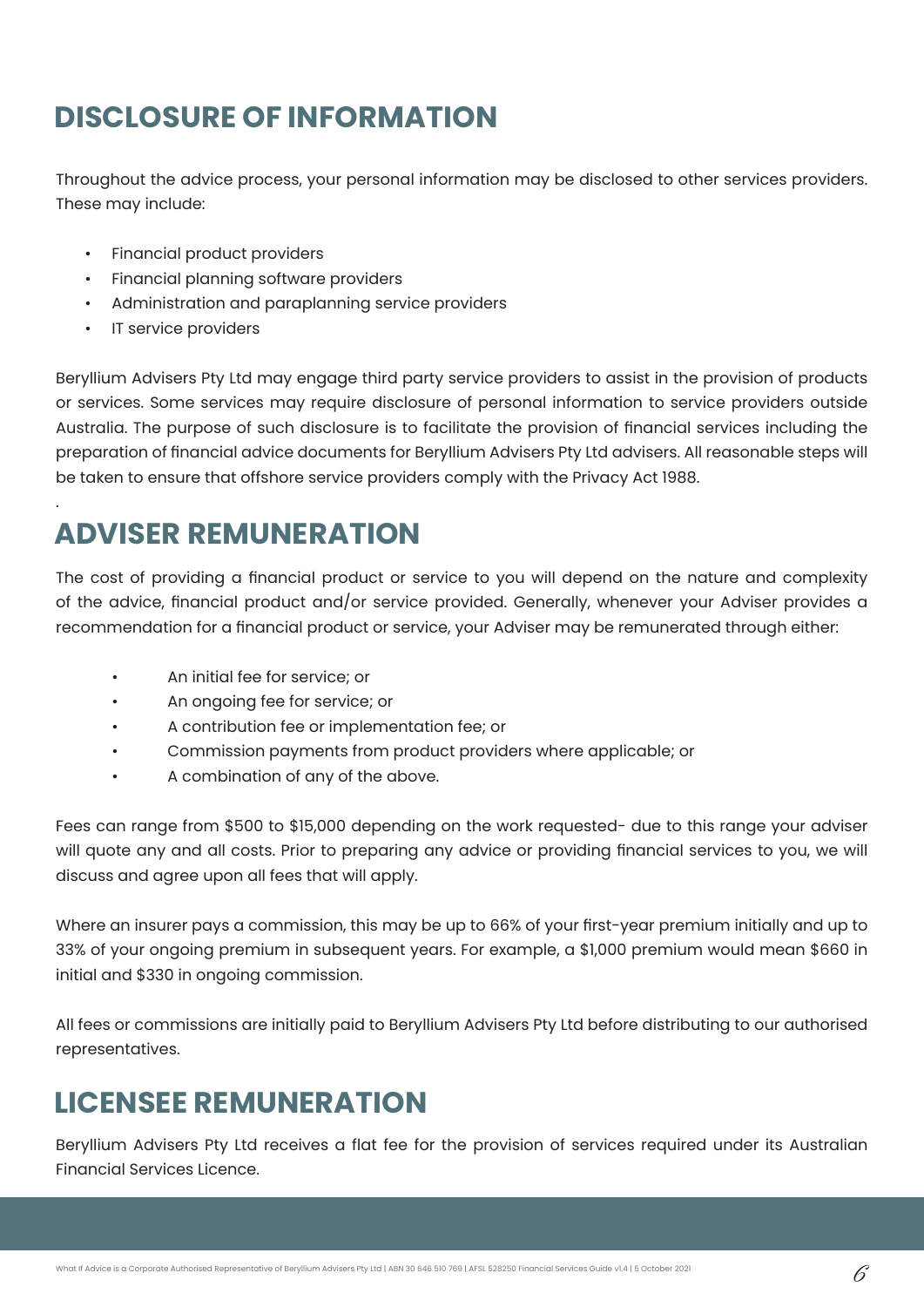# **REFERRALS**

Should you be referred to your adviser by a third party, such as an Accountant or Mortgage Broker, the third party may receive a fee for the referral. You will receive more detailed information concerning any referral fee in your SoA or other relevant document.

# **OTHER FORMS OF REMUNERATION OR BENEFITS**

Beryllium Advisers Pty Ltd and/or its Advisers may receive non-monetary benefits where:

> The amount is less than \$300 and identical or similar benefits are not given on a frequent basis;

- The benefit has a genuine education or training purpose (including attendance at conferences) and is relevant to providing financial product advice; and/or
- The benefit consists of the provision of information technology software or support and is related to the provision of financial product advice in relation to the financial products issued or sold by the benefit provider

Payments or benefits received are disclosed in a register. A copy of the register is available upon request.

# **RELATED COMPANIES**

Neither your Adviser nor the Licensee have any association or relationship with the issuers of financial products that might reasonably be expected to be capable of influencing them in the provision of financial services.

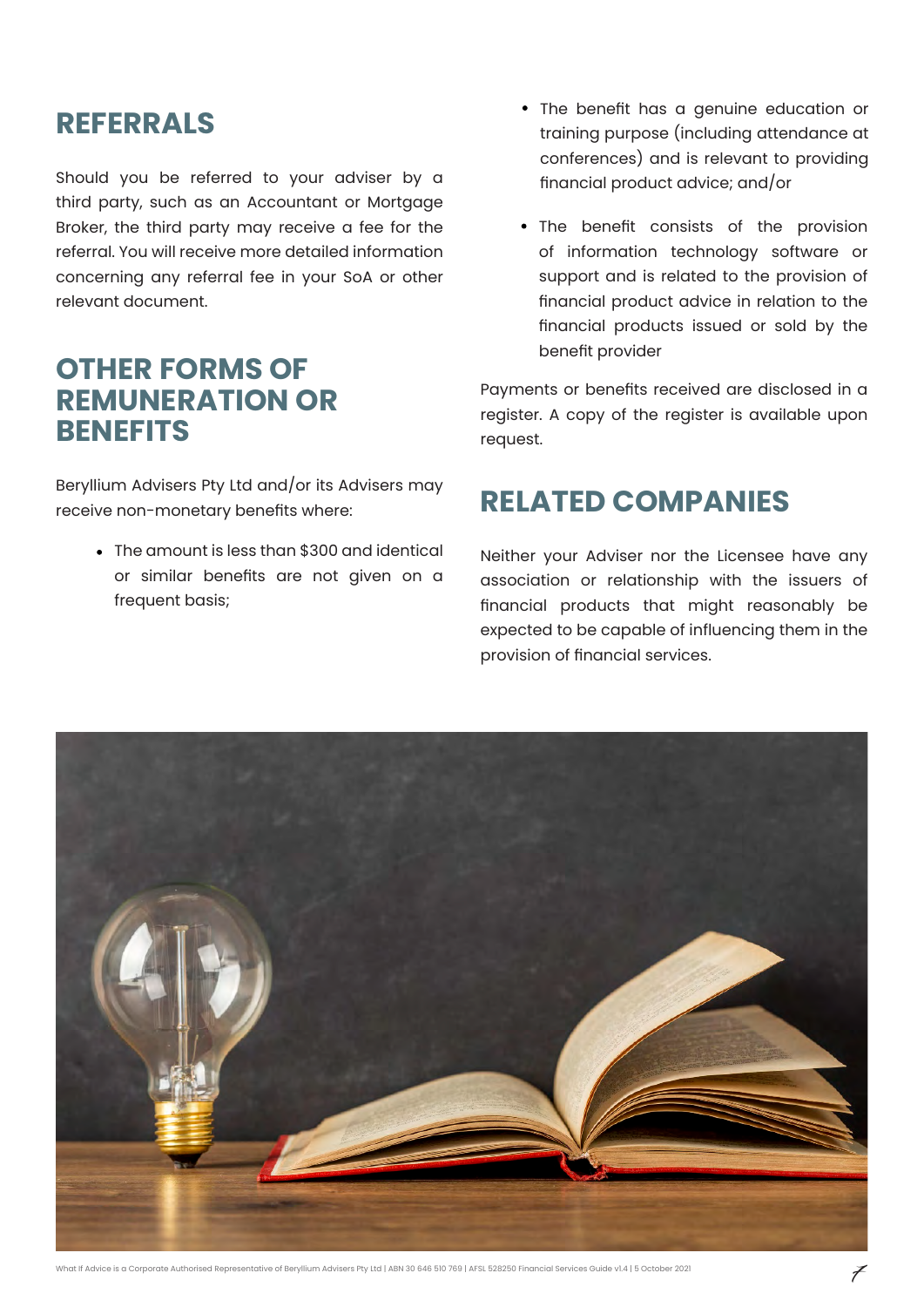# **SPONSORSHIP**

Beryllium Advisers Pty Ltd and its related companies may receive payments or benefits from product providers in return for granting rights such as being recognised as a sponsor and the right to promote their product and give presentations at conferences and/or professional development training days.

Beryllium Advisers Pty Ltd may use these payments to pay for costs associated with such conferences, training or professional development days.

# **PROFESSIONAL INDEMNITY**

Beryllium Advisers Pty Ltd maintains a group policy which includes appropriate Professional Indemnity Insurance cover for Beryllium Advisers Pty Ltd as required by the Corporations Act 2001. This covers all corporate authorised representatives (CAR) and authorised representatives (AR) as per the ASIC register.

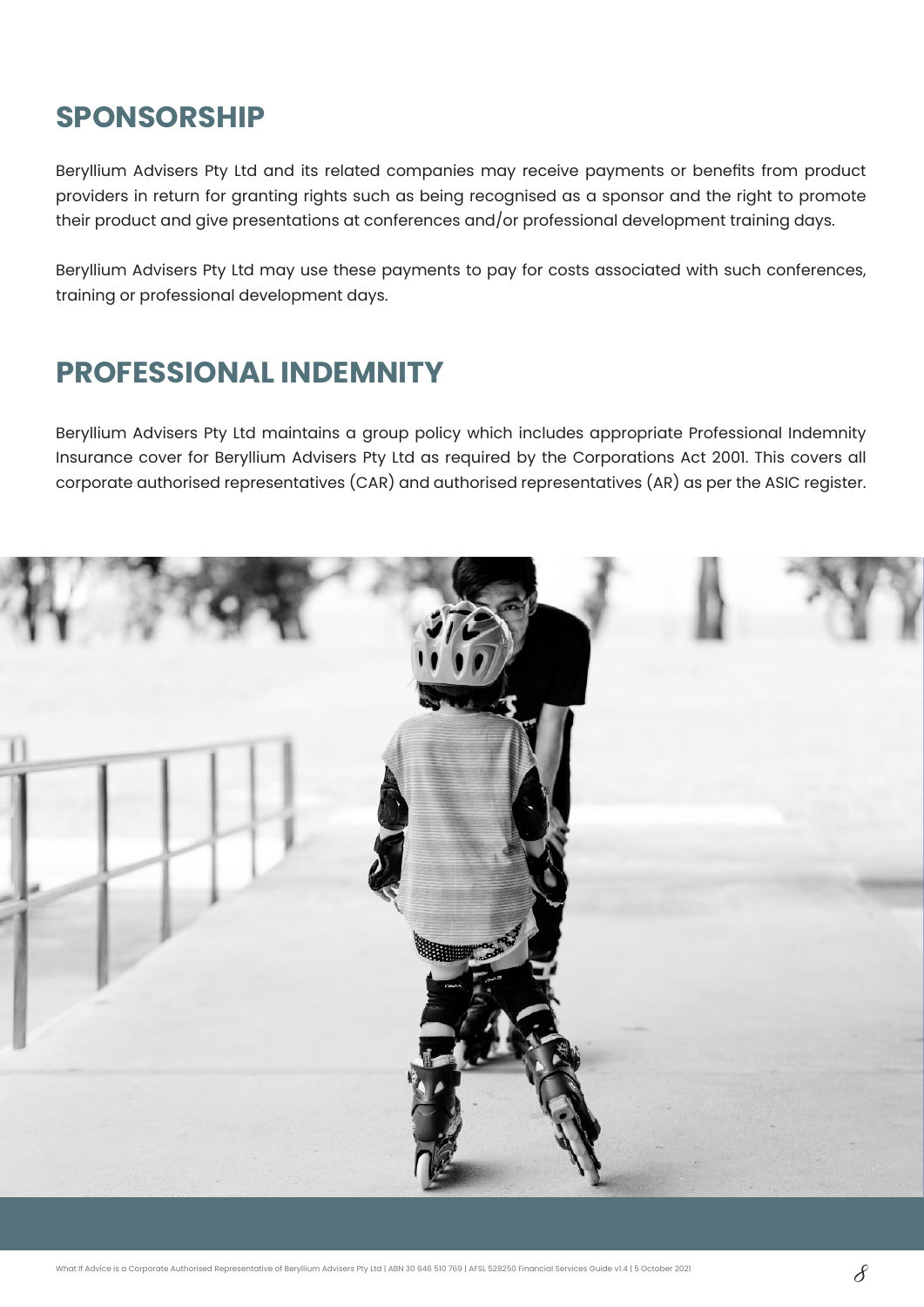# **REPORTING YOUR CONCERNS**

If you have a complaint about any financial service provided to you by your Adviser, you should take the following steps:

1. Contact Beryllium Advisers Pty Ltd to discuss your complaint.

| Phone  | 1800 262 258                  |  |
|--------|-------------------------------|--|
| Online | www.beadvisers.com.au         |  |
| Email  | feedback@beadvisers.com.au    |  |
| Postal | Feedback - Beryllium Advisers |  |
|        | <b>PO BOX 5183</b>            |  |
|        | Kenmore East LPO Q 4069       |  |

2. We will acknowledge receipt of a complaint immediately, however, where this is not possible, acknowledgement will be made as soon as practicable.

3. We will then investigate the complaint and respond to you within 30 days. Some complex matters may require an extension to thoroughly investigate the complaint and bring it to resolution.

4. If you are not fully satisfied with our response, you have the right to lodge a complaint with the Australian Financial Complaints Authority (AFCA). AFCA provides fair and independent financial services complaint resolution that is free to consumers.

The contact details for AFCA are:

| Phone  | 1800 931 678 (free call) |
|--------|--------------------------|
| Online | www.afca.org.au          |
| Email  | info@afca.org.au         |
| Mail   | GPO Box 3                |
|        | Melbourne VIC 3001       |

Furthermore, the Australian Securities and Investments Commission (ASIC) has a free of charge info line on 1300 300 630, which you may use to obtain information about your rights and to make a complaint.



# **CONTACT US**

1800 262 258 operations@beadvisers.com.au www.beadvisers.com.au PO BOX 5183 Kenmore East LPO Q 4069

#### **For more information:**

Please visit moneysmart.gov.au for more information on financial advice.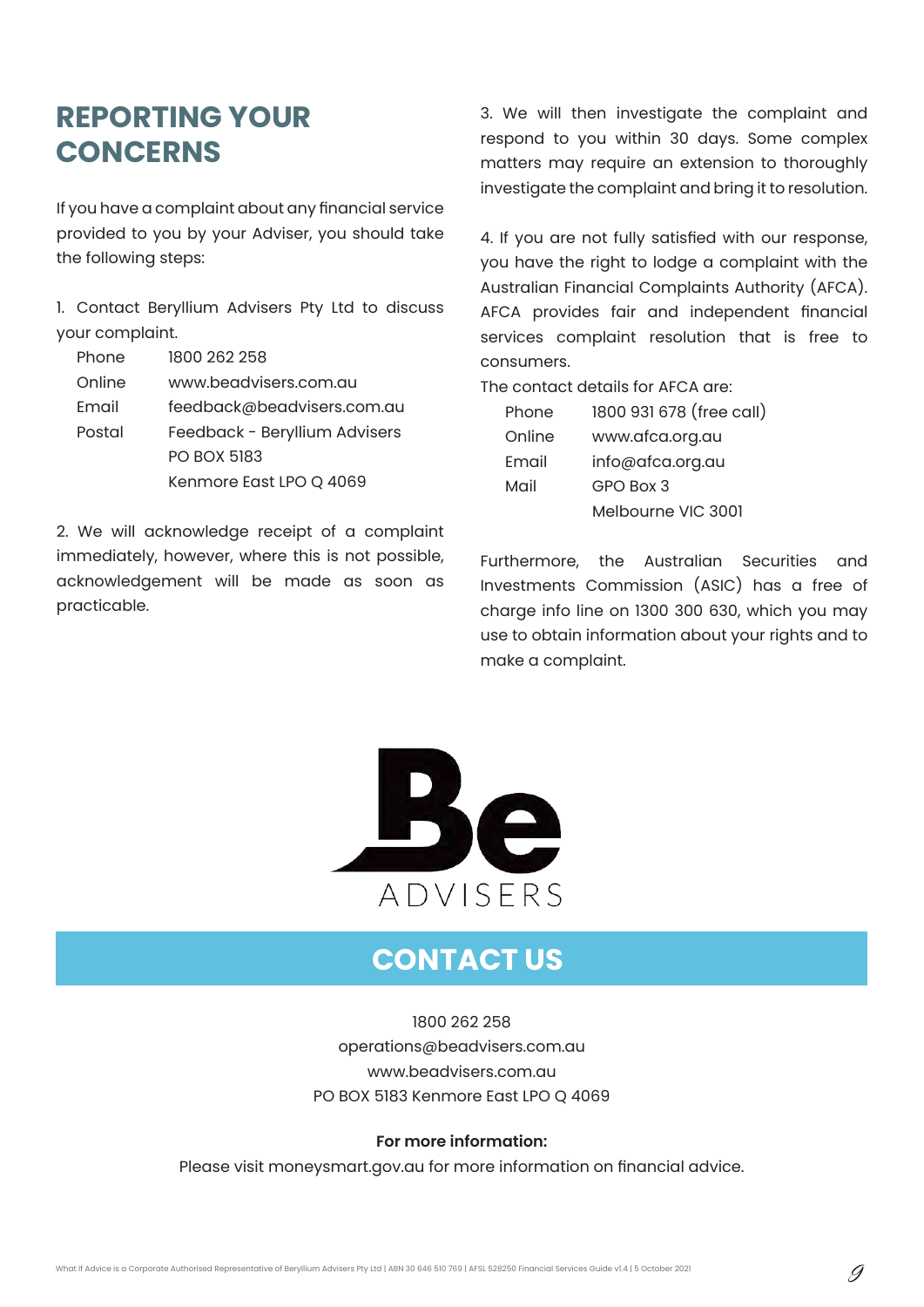# **ADVISER PROFILES**



#### **PRACTICE DETAILS**

What If Advice Pty Ltd t/a What If Advice Company Name

001261972 Corporate Authorised Representative Number

51 621 765 731 Company ABN

Lvl 3 54 Jephson Street, Toowong QLD 4066 Business Address

www.whatifadvice.com.au Website

**ADVISER PROFILE/S**

### **Conaill Keniry**

Authorised Representative Number: 1004356 ckeniry@whatifadvice.com.au 0423 121 625

#### Advice Authorisations

Conaill Keniry is authorised by Beryllium Advisers to provide financial services, including advice or services in the following areas:

- Basic and non-basic deposit products
- Debentures, stocks and bonds
- Life insurance (personal and business)
- Managed investments
	- Investor Directed Portfolio Services (IDPS)
	- Retirement Savings Accounts (RSA)
- **Securities**
- **Superannuation**

I am NOT authorised by Beryllium Advisers to provide advice or services in the following areas:

Margin Lending

#### About Me

After a number of years as an employed planner, both in the banking and non-aligned channels, Conaill started his own practice - What if Advice. With a background in both property and share trading, the switch to financial planning was an organic one. Conaill learnt the ropes working for one of Australia's largest planning companies, AMP. Graduating top of his intake in the Horizon's program and quickly found his feet as a planner.

Looking to be able to help more clients, more efficiently and with a broader scope – Conaill moved away from the banks and took up a role as a Senior Financial Advisor with Investors Direct. Specialising in Self-Managed Super Funds, high net worth clients, and the average Australian property investor. During this time Conaill also ran a number of workshops and webinars, with huge success running his 'Financial Planning 101 workshop: what you should have been taught at school about money' – and 'Self-Managed Super Fund Workshop' – to a full house every month.

Whether it was a young couple or a savvy investor, it was clear the average Australian didn't fully understand what a Financial Adviser did and how they could help – which gave Conaill the inspiration to start 'What if Advice'. A firm more focused on the client's goal or financial problem. 'What if you could retire earlier' or 'What if you couldn't work due to injury'.







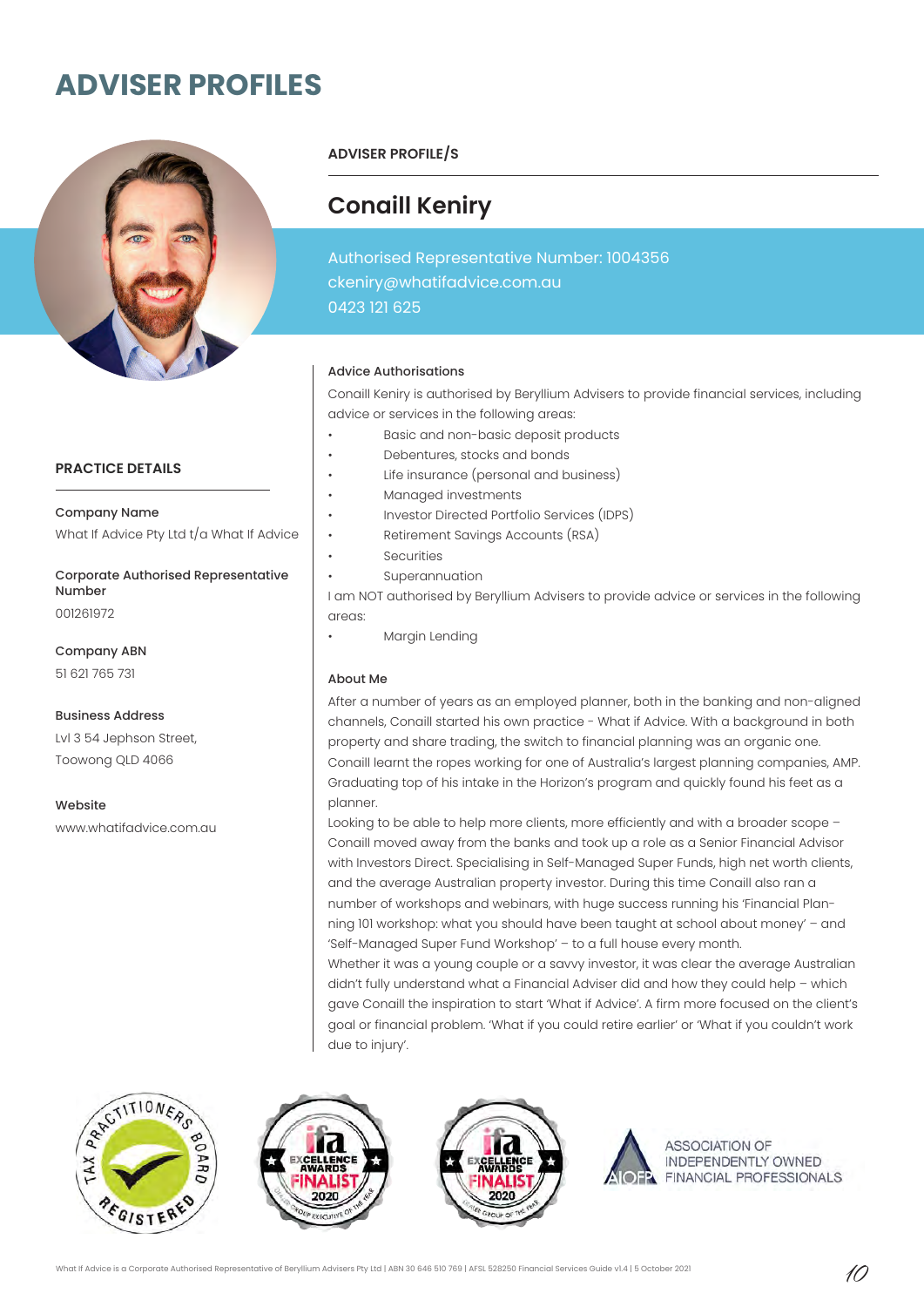

#### **PRACTICE DETAILS**

Property Projects Holdings Pty Ltd t/a What If Advice Company Name

001259475 Corporate Authorised Representative Number

71 610 252 821 Company ABN

Website

Lvl 3 54 Jephson Street, Toowong QLD 4066 Business Address

www.whatifadvice.com.au

**ADVISER PROFILE/S**

# **Benjamin Collins**

Authorised Representative Number: 1004347 bcollins@whatifadvice.com.au 0436 003 549

#### Advice Authorisations

Benjamin Collins is authorised by Beryllium Advisers to provide financial services, including advice or services in the following areas:

- Basic and non-basic deposit products
- Debentures, stocks and bonds
- Life insurance (personal and business)
- Managed investments
- Margin Lending
- Investor Directed Portfolio Services (IDPS)
- Retirement Savings Accounts (RSA)
- **Securities**
- **Superannuation**

I am NOT authorised by Beryllium Advisers to provide advice or services in the following areas:

• None

#### About Me

Benjamin has a wealth of experience in the financial services sector through his experience at CBA, AMP and Suncorp.

In 2017, After 4 years working for larger organisations, Benjamin decided to start a boutique financial advice firm to allow him to spend more time with each individual client on their specific goals.

He has a keen interest in helping early accumulators and small business clients on their journey towards financial independence.

Benjamin specialises in helping clients create a solid financial base by ensuring they understand their cash flow, have a retirement fund that meets their need, are financially protected from unforeseen events like illness, injury, death and disability.







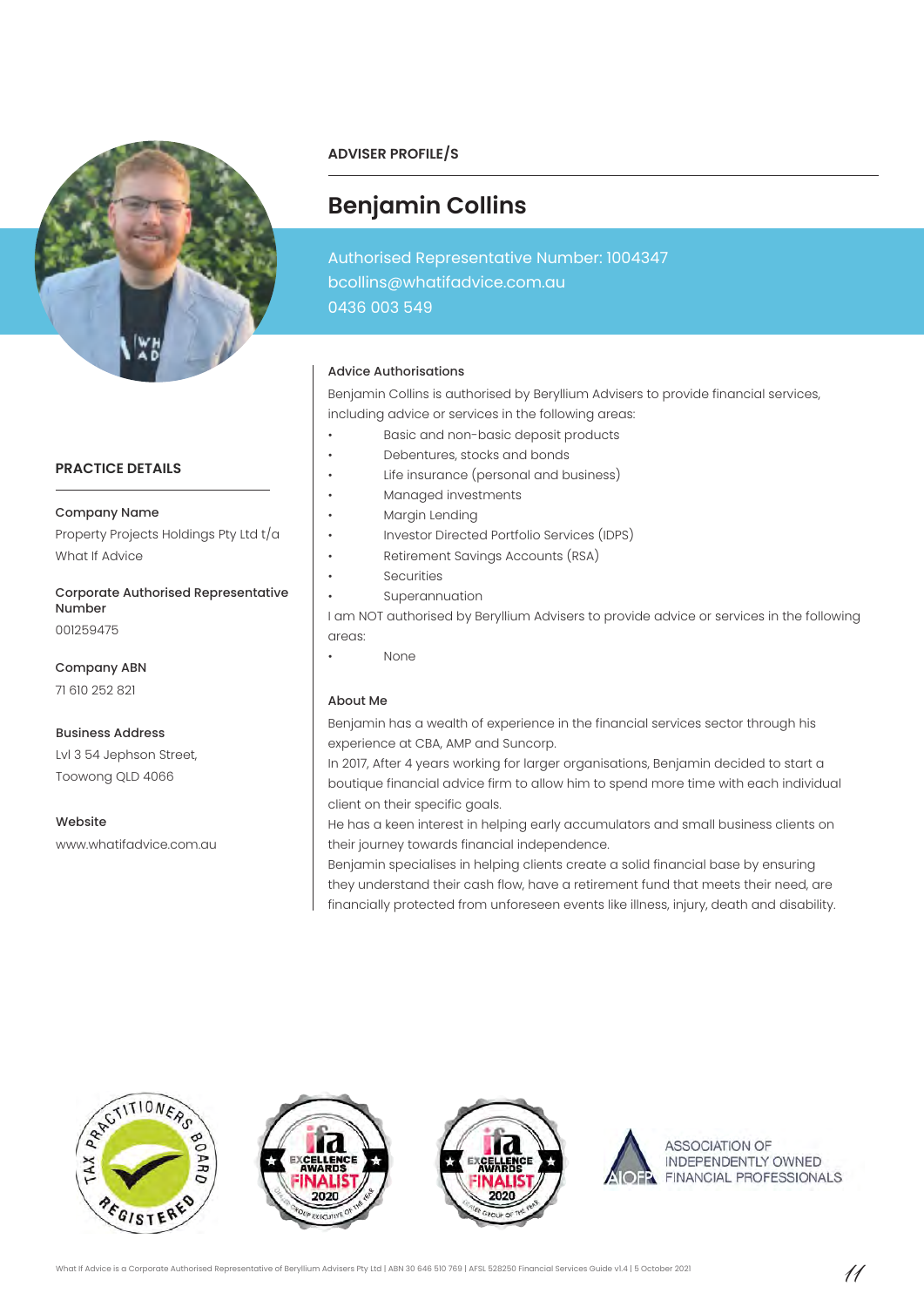

#### **PRACTICE DETAILS**

WIAA PTY LTD T/A WHAT IF ADVICE + ACCOUNTING Company Name

1295544 Corporate Authorised Representative Number

45 657 180 535 Company ABN

Lvl 3 54 Jephson Street, Toowong QLD 4066 Business Address

www.whatifadvice.com.au Website

#### **ADVISER PROFILE/S**

## **Rebecca Anne Dillon-Hensby**

Authorised Representative Number: 1004032 bec@whatifadvice.com.au 0422 092 481

#### Advice Authorisations

Rebecca Anne Dillon-Hensby **is authorised** to advise and deal in the following financial services on behalf of Beryllium Advisers:

- Deposit and payment products Basic Deposit
- Government Debentures, Stocks and Bonds
- Life insurance products (Investment and Personal)
- Managed investments
- Investor Directed Portfolio Services (IDPS)
- Retirement Savings Accounts (RSA)
- **Securities**
- **Superannuation** 
	- Self-managed superannuation

Rebecca Anne Dillon-Hensby is **NOT authorised** to advise or deal in the following financial services:

• Standard Margin Lending facilities

#### About Me

Rebecca has been a part of the financial services industry for approximately 9 years, learning the ropes working with organisations such as CBA and Wealth Enhancers.

Wanting to better support her clients, Rebecca branched out into the world of money coaching – helping clients to understand why it is that they behave with money the way that they do and cultivate great money management skills to support their needs. Throughout this time Rebecca developed a keen interest in behavioural finance and how money mindset can play a major role in someone's financial success.

Rebecca's main focus is in helping clients to connect with what it is that they want for their lives and discover what is important to them. Rebecca provides financial coaching and advice to support people in using their money as a tool to bring their goals to fruition and live a life that is in alignment with their values and what is truly important to them.







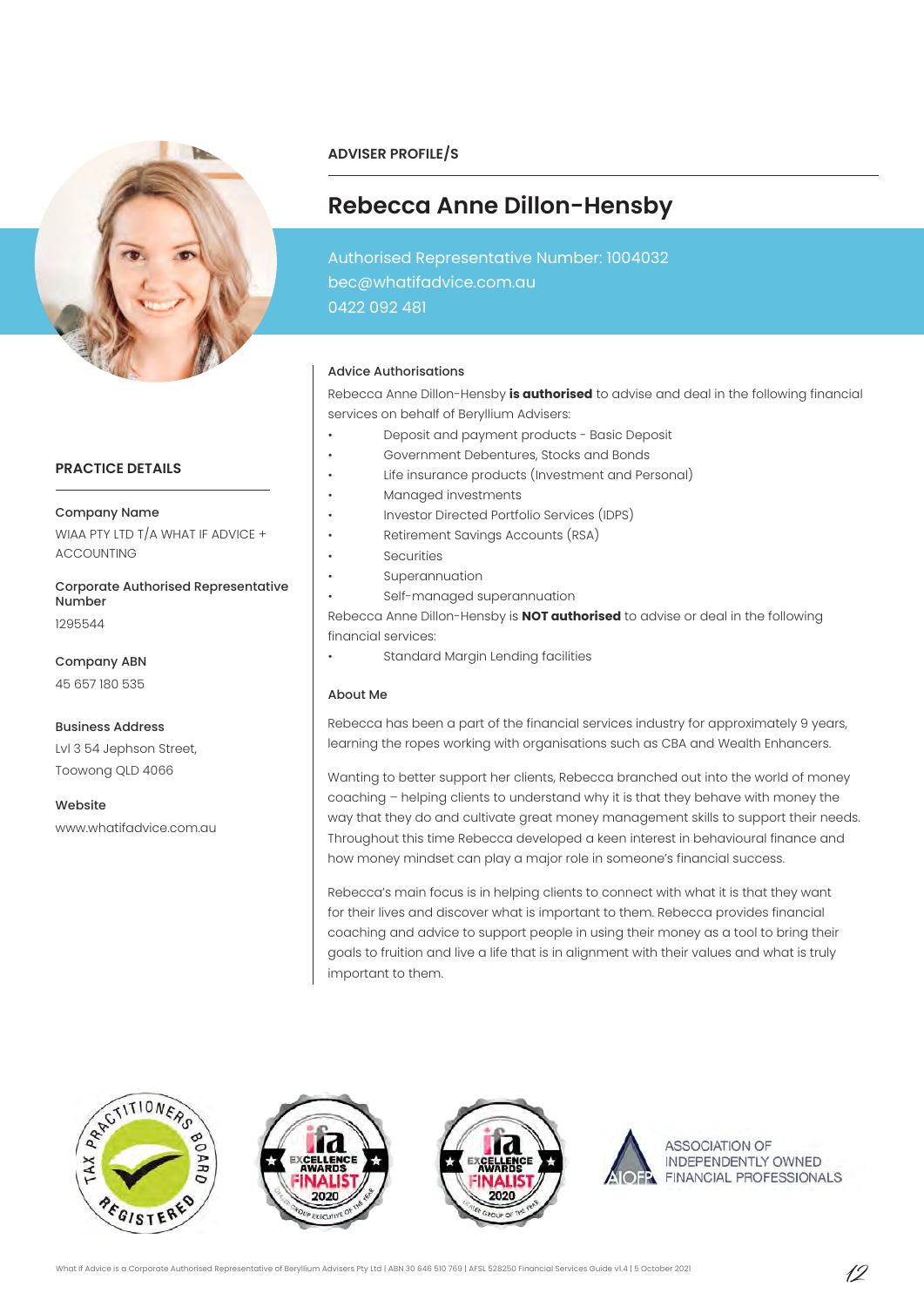

#### **PRACTICE DETAILS**

WIAA PTY LTD T/A WHAT IF ADVICE + ACCOUNTING Company Name

1295544 Corporate Authorised Representative Number

45 657 180 535 Company ABN

Lvl 3 54 Jephson Street, Toowong QLD 4066 Business Address

www.whatifadvice.com.au Website

#### **ADVISER PROFILE/S**

# **Luke Morris**

Authorised Representative Number: 1271688 lmorris@whatifadvice.com.au 0404 512 967

#### Advice Authorisations

Luke Morris is **authorised** to advise and deal in the following financial services on behalf of Beryllium Advisers:

- Deposit and Payment Products- Including Non-basic Deposit Products
- Government Debentures, Stocks or Bonds
- Life Products Investment & Personal
- Managed Investment Schemes
	- Investor Directed Portfolio Services (IDPS)
- Retirement Savings Account Products (RSA)
- **Securities**
- **Superannuation**

I am **not authorised** by Beryllium Advisers to provide advice or services in the following areas: •

• Standard Margin Lending Facility

#### About Me

Luke has been a part of the financial services industry since 2018 working as a financial adviser for a boutique, self-licenced firm.

Luke enjoys being a part of people's journey to financial freedom and helping them achieve their financial goals. In particular, Luke has a strong passion for those in agriculture and rural communities.